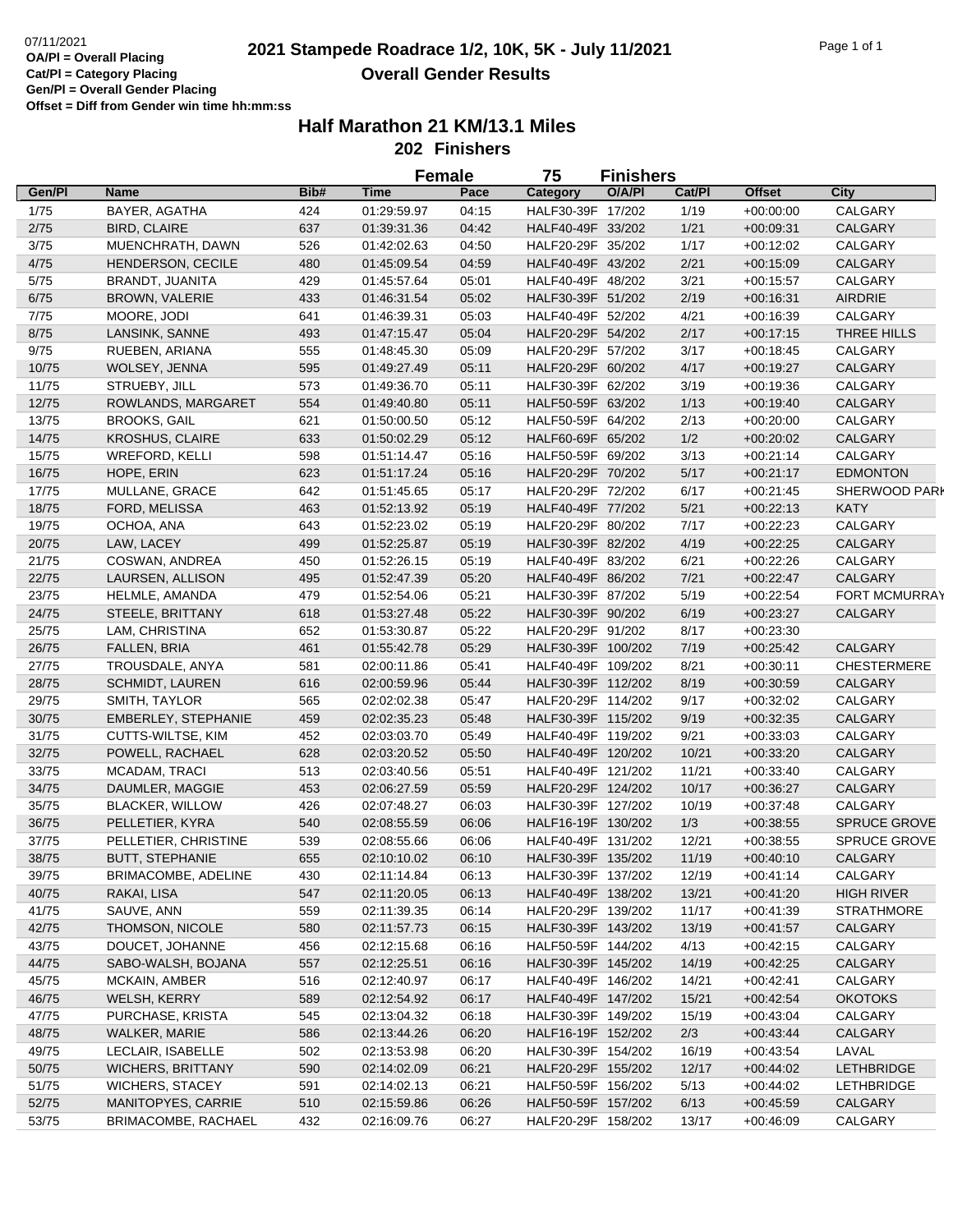|        |                           |      | <b>Female</b> |       | 75<br>Finishers    |         |        |               |                 |
|--------|---------------------------|------|---------------|-------|--------------------|---------|--------|---------------|-----------------|
| Gen/Pl | <b>Name</b>               | Bib# | <b>Time</b>   | Pace  | Category           | O/A/PI  | Cat/PI | <b>Offset</b> | City            |
| 54/75  | JAMES, WENDY              | 624  | 02:18:21.74   | 06:33 | <b>HALF40-49F</b>  | 161/202 | 16/21  | $+00:48:21$   | CALGARY         |
| 55/75  | OCHOA, DAISY              | 644  | 02:18:52.21   | 06:34 | <b>HALF20-29F</b>  | 162/202 | 14/17  | $+00:48:52$   | <b>CALGARY</b>  |
| 56/75  | QUERALES, EGDALIZ         | 546  | 02:18:58.90   | 06:35 | <b>HALF40-49F</b>  | 163/202 | 17/21  | $+00.48.58$   | CALGARY         |
| 57/75  | GONZALEZ, LAURA           | 472  | 02:18:59.15   | 06:35 | HALF50-59F 164/202 |         | 7/13   | $+00:48:59$   | <b>CALGARY</b>  |
| 58/75  | ROGERS, ALEXA             | 552  | 02:22:37.07   | 06:45 | <b>HALF40-49F</b>  | 168/202 | 18/21  | $+00.52.37$   | CALGARY         |
| 59/75  | WOODS, SYDNEY             | 597  | 02:23:17.37   | 06:47 | HALF16-19F 172/202 |         | 3/3    | $+00.53:17$   | <b>CALGARY</b>  |
| 60/75  | SHAW, GEMMA               | 617  | 02:25:30.27   | 06:53 | <b>HALF30-39F</b>  | 174/202 | 17/19  | $+00.55.30$   | LAKE LOUISE     |
| 61/75  | <b>BRIMACOMBE, GRETEL</b> | 431  | 02:25:50.99   | 06:54 | <b>HALF50-59F</b>  | 176/202 | 8/13   | $+00.55:51$   | <b>CALGARY</b>  |
| 62/75  | CHAMBERS, GAIL            | 443  | 02:27:28.46   | 06:59 | <b>HALF50-59F</b>  | 178/202 | 9/13   | $+00.57:28$   | <b>COCHRANE</b> |
| 63/75  | <b>BRADFIELD, TRINITY</b> | 428  | 02:37:48.08   | 07:28 | HALF40-49F 184/202 |         | 19/21  | $+01:07:48$   | <b>CALGARY</b>  |
| 64/75  | SRAJER, AMELIA            | 571  | 02:37:54.67   | 07:29 | HALF20-29F 185/202 |         | 15/17  | $+01:07:54$   | CALGARY         |
| 65/75  | JORDAN, VICTORIA          | 489  | 02:38:18.20   | 07:30 | HALF40-49F         | 186/202 | 20/21  | $+01:08:18$   | <b>CRESTON</b>  |
| 66/75  | WILTSE, MARIANNE          | 594  | 02:41:16.34   | 07:38 | HALF50-59F         | 188/202 | 10/13  | $+01:11:16$   | CALGARY         |
| 67/75  | FROSTAD, CHERYL           | 464  | 02:43:25.95   | 07:44 | <b>HALF50-59F</b>  | 189/202 | 11/13  | $+01:13:25$   | CALGARY         |
| 68/75  | SILVERSTONE, BEV          | 561  | 02:47:48.04   | 07:57 | HALF60-69F         | 191/202 | 2/2    | $+01:17:48$   | CALGARY         |
| 69/75  | FAHR, HEATHER             | 460  | 02:48:26.40   | 07:58 | HALF30-39F         | 193/202 | 18/19  | $+01:18:26$   | <b>CALGARY</b>  |
| 70/75  | CARDONA, MABEL            | 440  | 02:48:57.84   | 08:00 | HALF20-29F         | 194/202 | 16/17  | $+01:18:57$   | CALGARY         |
| 71/75  | <b>BUGEJA, LINDY</b>      | 434  | 02:49:37.39   | 08:02 | HALF50-59F 196/202 |         | 12/13  | $+01:19:37$   | <b>CALGARY</b>  |
| 72/75  | GOGOL, BRITTANY           | 470  | 02:52:42.41   | 08:11 | HALF30-39F         | 197/202 | 19/19  | $+01:22:42$   | CALGARY         |
| 73/75  | ZEIJLEMAKER, MARJOLEIN    | 600  | 03:09:13.16   | 08:58 | HALF50-59F 199/202 |         | 13/13  | $+01:39:13$   | <b>CALGARY</b>  |
| 74/75  | SANDERS, SYLVIANNE        | 558  | 03:43:28.14   | 10:35 | HALF40-49F 201/202 |         | 21/21  | $+02:13:28$   | CALGARY         |
| 75/75  | SOUDAVARI, ROMINA         | 567  | 03:43:30.22   | 10:35 | HALF20-29F 202/202 |         | 17/17  | $+02:13:30$   | <b>CALGARY</b>  |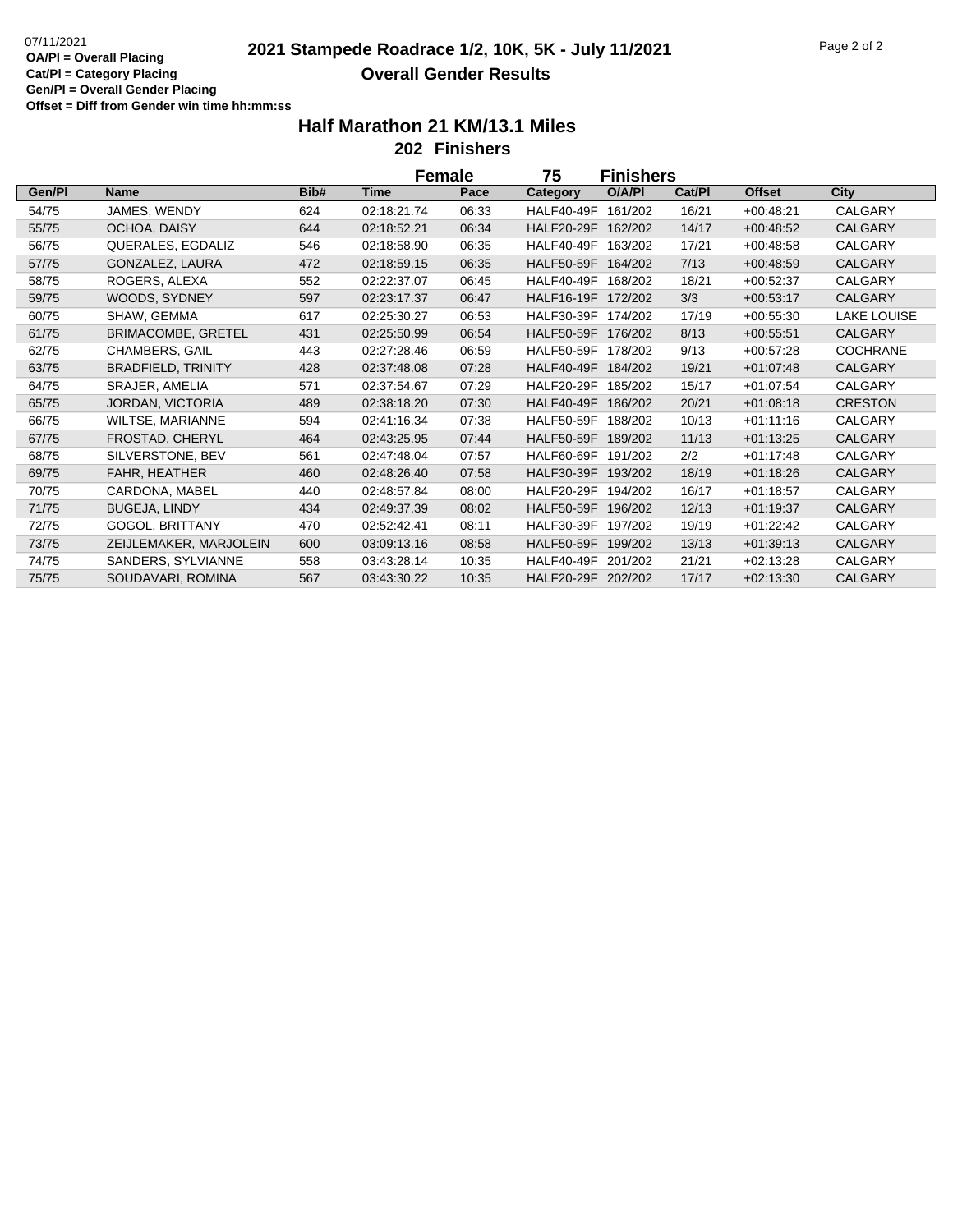|        |                          |      | <b>Male</b> |       | 127               | <b>Finishers</b> |        |               |                 |
|--------|--------------------------|------|-------------|-------|-------------------|------------------|--------|---------------|-----------------|
| Gen/Pl | <b>Name</b>              | Bib# | Time        | Pace  | Category          | O/A/PI           | Cat/Pl | <b>Offset</b> | City            |
| 1/127  | DOXTATOR, ADAM           | 631  | 01:17:05.79 | 03:39 | HALF20-29M 1/202  |                  | 1/16   | $+00:00:00$   | CALGARY         |
| 2/127  | ROSS, DARYL              | 646  | 01:19:32.76 | 03:46 | HALF20-29M 2/202  |                  | 2/16   | $+00:02:26$   | CALGARY         |
| 3/127  | MCAULIFFE, MICHAEL       | 640  | 01:19:54.90 | 03:47 | HALF30-39M 3/202  |                  | 1/37   | $+00:02:49$   | CALGARY         |
| 4/127  | ANTONOV, SERGEY          | 416  | 01:20:58.84 | 03:50 | HALF30-39M 4/202  |                  | 2/37   | $+00:03:53$   | CALGARY         |
| 5/127  | MACDONALD, JEFF          | 613  | 01:21:31.60 | 03:51 | HALF30-39M 5/202  |                  | 3/37   | $+00:04:25$   | CALGARY         |
| 6/127  | SPEERIN, TYE             | 569  | 01:22:20.90 | 03:54 | HALF20-29M 6/202  |                  | 3/16   | $+00:05:15$   | CALGARY         |
| 7/127  | ARCHER, WILLIAM          | 635  | 01:22:35.21 | 03:54 | HALF30-39M 7/202  |                  | 4/37   | $+00:05:29$   | CALGARY         |
| 8/127  | PETERSON, MARTIN         | 541  | 01:23:26.28 | 03:57 | HALF50-59M 8/202  |                  | 1/15   | $+00:06:20$   | PICTURE BUTTE   |
| 9/127  | YATES, CURTIS            | 599  | 01:23:41.52 | 03:58 | HALF30-39M 9/202  |                  | 5/37   | $+00:06:35$   | CALGARY         |
| 10/127 | LYSOV, IGOR              | 506  | 01:23:52.04 | 03:58 | HALF30-39M 10/202 |                  | 6/37   | $+00.06:46$   | CALGARY         |
| 11/127 | CAETANO, HERNANI         | 438  | 01:24:10.65 | 03:59 | HALF30-39M 11/202 |                  | 7/37   | $+00:07:04$   | CALGARY         |
| 12/127 | DESROCHERS, DARREN       | 454  | 01:26:05.59 | 04:04 | HALF40-49M 12/202 |                  | 1/38   | $+00:08:59$   | CALGARY         |
| 13/127 | <b>CORMIER, RYAN</b>     | 448  | 01:26:21.21 | 04:05 | HALF20-29M 13/202 |                  | 4/16   | $+00:09:15$   | CALGARY         |
| 14/127 | LOGAN, SCOTT             | 612  | 01:27:12.23 | 04:08 | HALF40-49M 14/202 |                  | 2/38   | $+00:10:06$   | CALGARY         |
| 15/127 | KING, STEPHEN            | 632  | 01:29:11.67 | 04:13 | HALF30-39M 15/202 |                  | 8/37   | $+00:12:05$   | CALGARY         |
| 16/127 | HOWARD, BRYON            | 483  | 01:29:23.08 | 04:14 | HALF50-59M 16/202 |                  | 2/15   | $+00:12:17$   | CALGARY         |
| 17/127 | <b>BARTOS, ALAN</b>      | 422  | 01:31:06.09 | 04:19 | HALF40-49M 18/202 |                  | 3/38   | $+00:14:00$   | <b>AIRDRIE</b>  |
| 18/127 | <b>FAWCETT, MATTHIEU</b> | 462  | 01:31:37.28 | 04:20 | HALF20-29M 19/202 |                  | 5/16   | $+00:14:31$   | CALGARY         |
| 19/127 | <b>WILTON, BEN</b>       | 647  | 01:31:56.77 | 04:21 | HALF30-39M 20/202 |                  | 9/37   | $+00:14:50$   | <b>RED DEER</b> |
| 20/127 | PARK, SANGKEUN           | 538  | 01:32:34.27 | 04:23 | HALF40-49M 21/202 |                  | 4/38   | $+00:15:28$   | CALGARY         |
| 21/127 | CARTER, JOSHUA           | 607  | 01:35:05.60 | 04:30 | HALF20-29M 22/202 |                  | 6/16   | $+00:17:59$   | CALGARY         |
| 22/127 | <b>WATKINS, SEAN</b>     | 587  | 01:35:13.34 | 04:30 | HALF40-49M 23/202 |                  | 5/38   | $+00:18:07$   | <b>CALGARY</b>  |
| 23/127 | <b>BENKE, MIKE</b>       | 636  | 01:35:39.85 | 04:32 | HALF30-39M 24/202 |                  | 10/37  | $+00:18:34$   | CALGARY         |
| 24/127 | WATT, DAVID              | 588  | 01:35:40.46 | 04:32 | HALF30-39M 25/202 |                  | 11/37  | $+00:18:34$   | <b>DUCHESS</b>  |
| 25/127 | WILLIAMS, ANDREW         | 592  | 01:36:34.57 | 04:34 | HALF30-39M 26/202 |                  | 12/37  | $+00:19:28$   | CALGARY         |
| 26/127 | WOODMAN, STEPHAN         | 596  | 01:37:25.85 | 04:37 | HALF50-59M 27/202 |                  | 3/15   | $+00:20:20$   | <b>AIRDRIE</b>  |
| 27/127 | HERLE, NEIL              | 482  | 01:37:33.26 | 04:37 | HALF40-49M 28/202 |                  | 6/38   | $+00:20:27$   | CALGARY         |
| 28/127 | <b>BELANGER, TYE</b>     | 605  | 01:37:34.62 | 04:37 | HALF30-39M 29/202 |                  | 13/37  | $+00:20:28$   | CALGARY         |
| 29/127 | GOLDENBERG, RYAN         | 471  | 01:37:40.91 | 04:37 | HALF40-49M 30/202 |                  | 7/38   | $+00:20:34$   | CALGARY         |
| 30/127 | LAZORKO, ROBERT          | 501  | 01:37:41.65 | 04:37 | HALF40-49M 31/202 |                  | 8/38   | $+00:20:35$   | CALGARY         |
| 31/127 | SWABB, CHRIS             | 574  | 01:39:17.57 | 04:42 | HALF40-49M 32/202 |                  | 9/38   | $+00:22:11$   | CALGARY         |
| 32/127 | MOLITOR, RANDY           | 523  | 01:40:44.14 | 04:46 | HALF60-69M 34/202 |                  | 1/13   | $+00:23:38$   | <b>AIRDRIE</b>  |
| 33/127 | HAGEN, NEIL              | 475  | 01:42:29.00 | 04:51 | HALF60-69M 36/202 |                  | 2/13   | $+00:25:23$   | <b>COCHRANE</b> |
| 34/127 | ANDERSON, RYAN           | 603  | 01:42:46.93 | 04:52 | HALF40-49M 37/202 |                  | 10/38  | $+00:25:41$   | <b>EDMONTON</b> |
| 35/127 | <b>BURKE, RYAN</b>       | 436  | 01:43:38.82 | 04:54 | HALF40-49M 38/202 |                  | 11/38  | $+00:26:33$   | CALGARY         |
| 36/127 | WRIGHT, JASON            | 648  | 01:44:34.61 | 04:57 | HALF40-49M 39/202 |                  | 12/38  | $+00:27:28$   | CALGARY         |
| 37/127 | GREGGS, JON              | 474  | 01:44:42.33 | 04:57 | HALF60-69M 40/202 |                  | 3/13   | $+00:27:36$   | CALGARY         |
| 38/127 | ATICI, MEHMET            | 417  | 01:44:51.55 | 04:58 | HALF40-49M 41/202 |                  | 13/38  | $+00:27:45$   | CALGARY         |
| 39/127 | SCHNEIDER, DALE          | 560  | 01:44:56.16 | 04:58 | HALF40-49M 42/202 |                  | 14/38  | $+00:27:50$   | CALGARY         |
| 40/127 | TAYLOR, KYLE             | 576  | 01:45:13.46 | 04:59 | HALF30-39M 44/202 |                  | 14/37  | $+00:28:07$   | CALGARY         |
| 41/127 | PLETNYOV, OLEKSIY        | 627  | 01:45:17.56 | 04:59 | HALF30-39M 45/202 |                  | 15/37  | $+00:28:11$   | CALGARY         |
| 42/127 | WAGHRAY LUTZ, JAY        | 585  | 01:45:18.14 | 04:59 | HALF30-39M 46/202 |                  | 16/37  | $+00:28:12$   | CALGARY         |
| 43/127 | HENRY, DAN               | 481  | 01:45:23.68 | 04:59 | HALF20-29M 47/202 |                  | 7/16   | $+00:28:17$   | RED DEER        |
| 44/127 | REISINGER, MAXWELL       | 645  | 01:46:00.42 | 05:01 | HALF20-29M 49/202 |                  | 8/16   | $+00:28:54$   | CALGARY         |
| 45/127 | BRIDGES, JASON           | 653  | 01:46:21.00 | 05:02 | HALF30-39M 50/202 |                  | 17/37  | $+00:29:15$   | CALGARY         |
| 46/127 | CHESHIRE, MICHAEL        | 444  | 01:47:14.02 | 05:04 | HALF30-39M 53/202 |                  | 18/37  | $+00:30:08$   | CALGARY         |
| 47/127 | <b>BOURGET, FRANCOIS</b> | 427  | 01:48:13.72 | 05:07 | HALF30-39M 55/202 |                  | 19/37  | $+00:31:07$   | CALGARY         |
| 48/127 | GIBBS, WILLIAM           | 468  | 01:48:28.69 | 05:08 | HALF30-39M 56/202 |                  | 20/37  | $+00:31:22$   | CALGARY         |
| 49/127 | RAMBOLD, SPENCER         | 548  | 01:48:46.48 | 05:09 | HALF16-19M 58/202 |                  | 1/5    | $+00:31:40$   | CALGARY         |
| 50/127 | ROBINSON, JEFF           | 551  | 01:48:56.86 | 05:09 | HALF40-49M 59/202 |                  | 15/38  | $+00:31:51$   | CALGARY         |
| 51/127 | MCCAFFERTY, ROD          | 514  | 01:49:27.63 | 05:11 | HALF50-59M 61/202 |                  | 4/15   | $+00:32:21$   | CALGARY         |
| 52/127 | ARCHER, BEN              | 634  | 01:50:36.61 | 05:14 | HALF30-39M 66/202 |                  | 21/37  | $+00:33:30$   | CALGARY         |
| 53/127 | MELBOURN, OLIVER         | 519  | 01:50:49.59 | 05:15 | HALF20-29M 67/202 |                  | 9/16   | $+00:33:43$   | CALGARY         |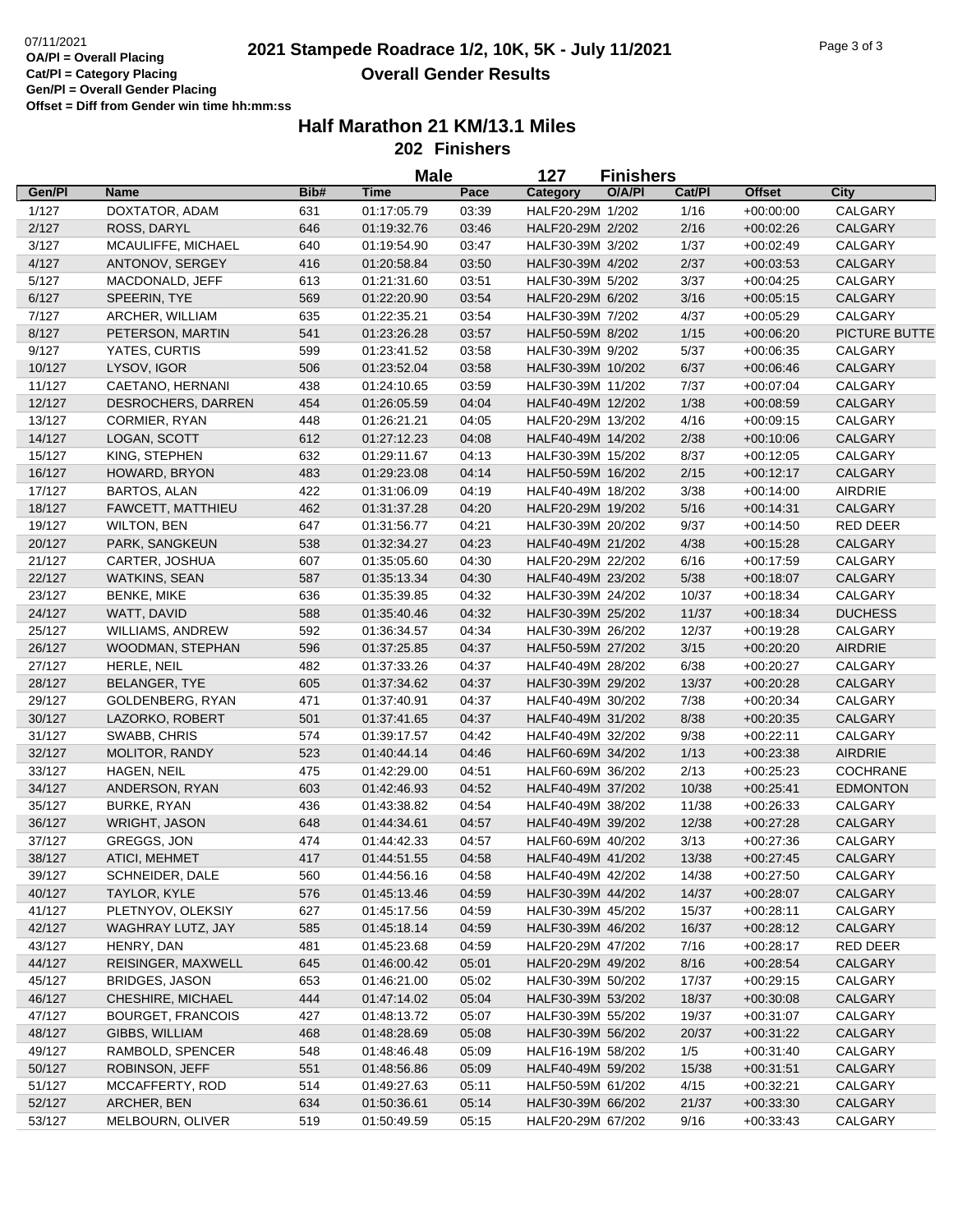|         |                                   |            | <b>Male</b>                |       | 127                | <b>Finishers</b> |        |                            |                    |
|---------|-----------------------------------|------------|----------------------------|-------|--------------------|------------------|--------|----------------------------|--------------------|
| Gen/Pl  | Name                              | Bib#       | <b>Time</b>                | Pace  | Category           | O/A/PI           | Cat/Pl | <b>Offset</b>              | <b>City</b>        |
| 54/127  | RO, DAE-KYUN                      | 550        | 01:50:51.27                | 05:15 | HALF50-59M 68/202  |                  | 5/15   | $+00:33:45$                | CALGARY            |
| 55/127  | MURPHY, STEVE                     | 650        | 01:51:22.11                | 05:16 | HALF60-69M 71/202  |                  | 4/13   | $+00:34:16$                | CALGARY            |
| 56/127  | MORINEAU, OSCAR                   | 626        | 01:51:52.63                | 05:18 | HALF40-49M 73/202  |                  | 16/38  | $+00.34:46$                | CALGARY            |
| 57/127  | OVEREND, BILL                     | 535        | 01:51:58.77                | 05:18 | HALF60-69M 74/202  |                  | 5/13   | $+00:34:52$                | CALGARY            |
| 58/127  | TANG, KENNETH                     | 575        | 01:52:00.21                | 05:18 | HALF40-49M 75/202  |                  | 17/38  | $+00:34:54$                | CALGARY            |
| 59/127  | CAPLIN, JOSEPH                    | 630        | 01:52:08.48                | 05:18 | HALF40-49M 76/202  |                  | 18/38  | $+00:35:02$                | <b>EDMONTON</b>    |
| 60/127  | MACKENZIE, MIKE                   | 507        | 01:52:14.23                | 05:19 | HALF30-39M 78/202  |                  | 22/37  | $+00:35:08$                | CALGARY            |
| 61/127  | <b>FORD, RUSS</b>                 | 610        | 01:52:14.29                | 05:19 | HALF40-49M 79/202  |                  | 19/38  | $+00:35:08$                | <b>KATY</b>        |
| 62/127  | VIERNEZA, MIKE                    | 584        | 01:52:23.49                | 05:19 | HALF40-49M 81/202  |                  | 20/38  | $+00:35:17$                | CALGARY            |
| 63/127  | AGOAWIKE, LEONARD                 | 601        | 01:52:27.00                | 05:19 | HALF50-59M 84/202  |                  | 6/15   | $+00:35:21$                | CALGARY            |
| 64/127  | LIU, DAWEI                        | 504        | 01:52:32.90                | 05:20 | HALF30-39M 85/202  |                  | 23/37  | $+00:35:27$                | CALGARY            |
| 65/127  | PRICE, KENT                       | 542        | 01:52:57.07                | 05:21 | HALF40-49M 88/202  |                  | 21/38  | $+00:35:51$                | <b>COCHRANE</b>    |
| 66/127  | MCLELLAN, LLOYD                   | 517        | 01:53:06.99                | 05:21 | HALF40-49M 89/202  |                  | 22/38  | $+00:36:01$                | CALGARY            |
| 67/127  | OWEL, THEO                        | 536        | 01:53:31.76                | 05:22 | HALF60-69M 92/202  |                  | 6/13   | $+00:36:25$                | <b>STRATHMORE</b>  |
| 68/127  | SNELGROVE, ALEX                   | 566        | 01:53:32.49                | 05:22 | HALF20-29M 93/202  |                  | 10/16  | $+00:36:26$                | CALGARY            |
| 69/127  | <b>BANTLE, GARY</b>               | 420        | 01:53:33.82                | 05:22 | HALF50-59M 94/202  |                  | 7/15   | $+00:36:28$                | CALGARY            |
| 70/127  | RAMSAY, CRAIG                     | 651        | 01:53:42.36                | 05:23 | HALF30-39M 95/202  |                  | 24/37  | $+00:36:36$                | CALGARY            |
| 71/127  | KING, MARTIN                      | 639        | 01:54:08.89                | 05:24 | HALF50-59M 96/202  |                  | 8/15   | $+00:37:03$                | CALGARY            |
| 72/127  | KALSI, JARNAIL                    | 625        | 01:54:41.52                | 05:26 | HALF40-49M 97/202  |                  | 23/38  | $+00:37:35$                | <b>ROCKY VIEW</b>  |
| 73/127  | OISHI, SEIJI                      | 532        | 01:55:05.90                | 05:27 | HALF16-19M 98/202  |                  | $2/5$  | $+00:38:00$                | CALGARY            |
| 74/127  | BARHAM, FRED                      | 421        | 01:55:42.32                | 05:29 | HALF60-69M 99/202  |                  | 7/13   | $+00.38.36$                | CALGARY            |
| 75/127  | MRAZ, CHRIS                       | 525        | 01:56:36.73                | 05:31 | HALF30-39M 101/202 |                  | 25/37  | $+00:39:30$                | CALGARY            |
| 76/127  | SOULLIERE, COREY                  | 568        | 01:57:07.95                | 05:33 | HALF30-39M 102/202 |                  | 26/37  | $+00.40.02$                | <b>AIRDRIE</b>     |
| 77/127  | MCINNIS, GERARD                   | 515        | 01:57:08.93                | 05:33 | HALF50-59M 103/202 |                  | 9/15   | $+00.40:03$                | CALGARY            |
| 78/127  | CALVERO, JUNEER                   | 622        | 01:58:15.22                | 05:36 | HALF50-59M 104/202 |                  | 10/15  | $+00:41:09$                | CALGARY            |
| 79/127  | PETERS, WES                       | 614        | 01:59:03.74                | 05:38 | HALF60-69M 105/202 |                  | 8/13   | $+00:41:57$                | CALGARY            |
| 80/127  | KSENIC, JOHN                      | 654        | 01:59:11.03                | 05:38 | HALF50-59M 106/202 |                  | 11/15  | $+00:42:05$                | CALGARY            |
| 81/127  | LEE, MICHAEL                      | 503        | 01:59:23.98                | 05:39 | HALF20-29M 107/202 |                  | 11/16  | $+00:42:18$                | CALGARY            |
| 82/127  | HULL, JONATHAN                    | 485        | 01:59:49.20                | 05:40 | HALF30-39M 108/202 |                  | 27/37  | $+00:42:43$                | CALGARY            |
| 83/127  | YOUNGER, ANDY                     | 649        | 02:00:14.92                | 05:41 | HALF40-49M 110/202 |                  | 24/38  | $+00:43:09$                | CALGARY            |
| 84/127  | CALLAWAY, TRAVIS                  | 439        | 02:00:43.17                | 05:43 | HALF30-39M 111/202 |                  | 28/37  |                            | CALGARY            |
| 85/127  |                                   | 500        | 02:01:04.53                | 05:44 | HALF30-39M 113/202 |                  | 29/37  | $+00:43:37$                | CALGARY            |
| 86/127  | LAWSON, PATRICK<br>STONEMAN, MATT | 572        | 02:02:51.96                | 05:49 | HALF16-19M 116/202 |                  | 3/5    | $+00:43:58$<br>$+00:45:46$ | CALGARY            |
| 87/127  | JACKSON, ADEN                     | 488        | 02:02:52.68                | 05:49 | HALF16-19M 117/202 |                  | 4/5    | $+00:45:46$                | CALGARY            |
| 88/127  | O'CALLAGHAN, AIDAN                | 530        |                            | 05:49 | HALF30-39M 118/202 |                  | 30/37  |                            | CALGARY            |
|         |                                   |            | 02:03:03.63<br>02:04:32.58 |       |                    |                  |        | $+00:45:57$                |                    |
| 89/127  | HANNAH, KEITH                     | 477        |                            | 05:54 | HALF60-69M 122/202 |                  | 9/13   | $+00:47:26$                | <b>SYLVAN LAKE</b> |
| 90/127  | DHARMALINGAM, RAJKUMAR            | 609<br>446 | 02:05:07.09                | 05:55 | HALF40-49M 123/202 |                  | 25/38  | $+00:48:01$                | CALGARY            |
| 91/127  | <b>COLBOURNE, CHRIS</b>           |            | 02:06:33.39                | 05:59 | HALF40-49M 125/202 |                  | 26/38  | $+00.49:27$                | <b>AIRDRIE</b>     |
| 92/127  | MELNITSKI, TIM                    | 520        | 02:07:24.83                | 06:02 | HALF60-69M 126/202 |                  | 10/13  | $+00:50:19$                | CALGARY            |
| 93/127  | HANSON, LEE                       | 478        | 02:07:58.17                | 06:03 | HALF50-59M 128/202 |                  | 12/15  | $+00:50:52$                | CALGARY            |
| 94/127  | SINGH, AMANJOT                    | 562        | 02:08:16.15                | 06:04 | HALF30-39M 129/202 |                  | 31/37  | $+00:51:10$                | CALGARY            |
| 95/127  | HUFF, GORDON                      | 484        | 02:09:22.83                | 06:07 | HALF70-79M 132/202 |                  | 1/3    | $+00:52:17$                | RED DEER           |
| 96/127  | <b>BURGESS, NEAL</b>              | 435        | 02:09:32.17                | 06:08 | HALF40-49M 133/202 |                  | 27/38  | $+00:52:26$                | CALGARY            |
| 97/127  | LIU, TAO                          | 611        | 02:09:36.14                | 06:08 | HALF30-39M 134/202 |                  | 32/37  | $+00:52:30$                | CALGARY            |
| 98/127  | ARAUJO, STEVEN                    | 620        | 02:10:46.11                | 06:11 | HALF30-39M 136/202 |                  | 33/37  | $+00:53:40$                | CALGARY            |
| 99/127  | VENNE, DARCY                      | 583        | 02:11:46.51                | 06:14 | HALF60-69M 140/202 |                  | 11/13  | $+00.54:40$                | CALGARY            |
| 100/127 | AUBIE, JUSTIN                     | 418        | 02:11:51.39                | 06:14 | HALF20-29M 141/202 |                  | 12/16  | $+00.54:45$                | CALGARY            |
| 101/127 | PURCELL, ALEX                     | 544        | 02:11:51.51                | 06:14 | HALF20-29M 142/202 |                  | 13/16  | $+00.54:45$                | CALGARY            |
| 102/127 | LAVALLIE, ORLIN                   | 496        | 02:13:02.60                | 06:18 | HALF50-59M 148/202 |                  | 13/15  | $+00:55:56$                | CALGARY            |
| 103/127 | <b>BANKS, PETER</b>               | 419        | 02:13:11.11                | 06:18 | HALF40-49M 150/202 |                  | 28/38  | $+00:56:05$                | <b>OKOTOKS</b>     |
| 104/127 | RAGHUCHANDRA, SACHIN              | 629        | 02:13:29.19                | 06:19 | HALF40-49M 151/202 |                  | 29/38  | $+00:56:23$                | CALGARY            |
| 105/127 | <b>CORMIER, YANICK</b>            | 449        | 02:13:53.77                | 06:20 | HALF40-49M 153/202 |                  | 30/38  | $+00:56:47$                | LAVAL              |
| 106/127 | DHILLON, SOHAN SINGH              | 638        | 02:17:09.52                | 06:30 | HALF70-79M 159/202 |                  | 2/3    | $+01:00:03$                | CALGARY            |